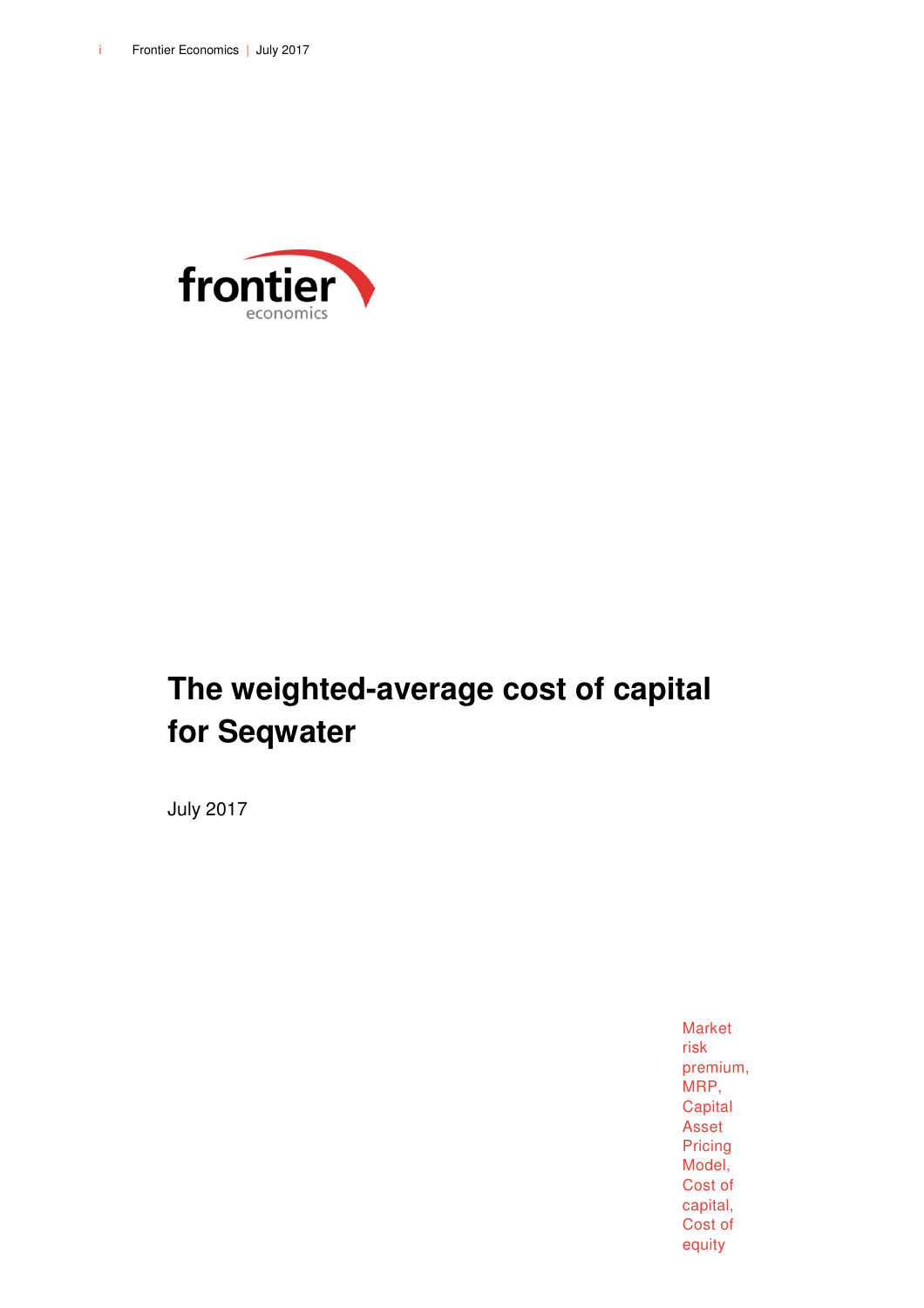#### ii Frontier Economics | July 2017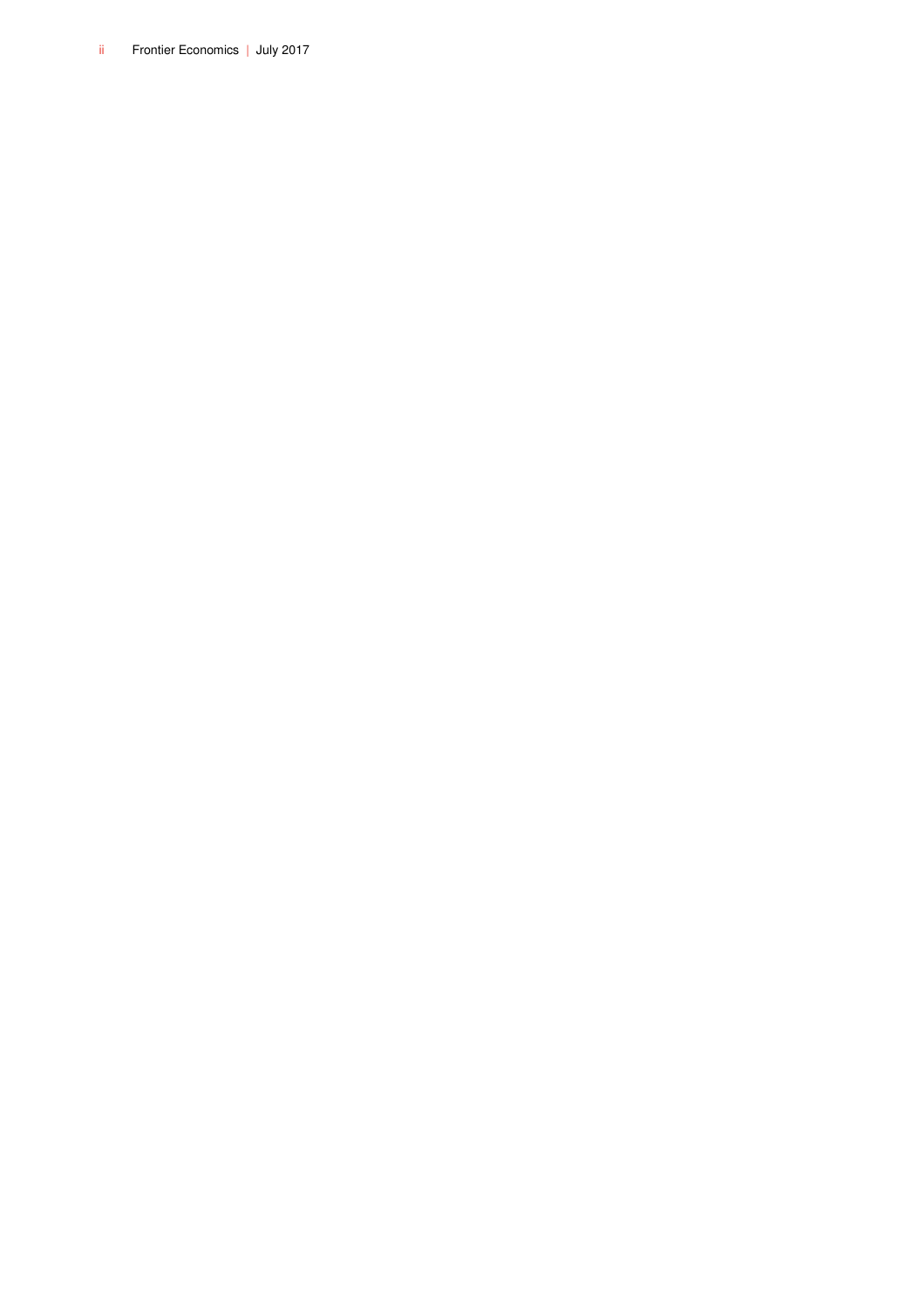# **1 Background and context**

- 1 Seqwater's bulk water prices in South East Queensland (SEQ) are to be reviewed by the Queensland Competition Authority, with prices reset from 1 July, 2018. Prices are set to recover bulk water costs, which include a return on assets at a benchmark weighted average cost of capital WACC). Seqwater has engaged Frontier Economics to advise on this WACC, and the cost of equity component in particular. The cost of debt is to be as per estimates provided by Queensland Treasury Corporation (QTC).
- 2 In its submission, Seqwater has highlighted a number of areas of concern in relation to the QCA's standard approach for calculating the cost of equity and particular parameters. These concerns follow advice from Frontier Economics.

This report has been provided to Seqwater to accompany its submission to the QCA, and sets out the specific concerns in relation to the QCA's methodology for calculating the cost of equity and specific parameters, namely the risk free rate, market risk premium and gamma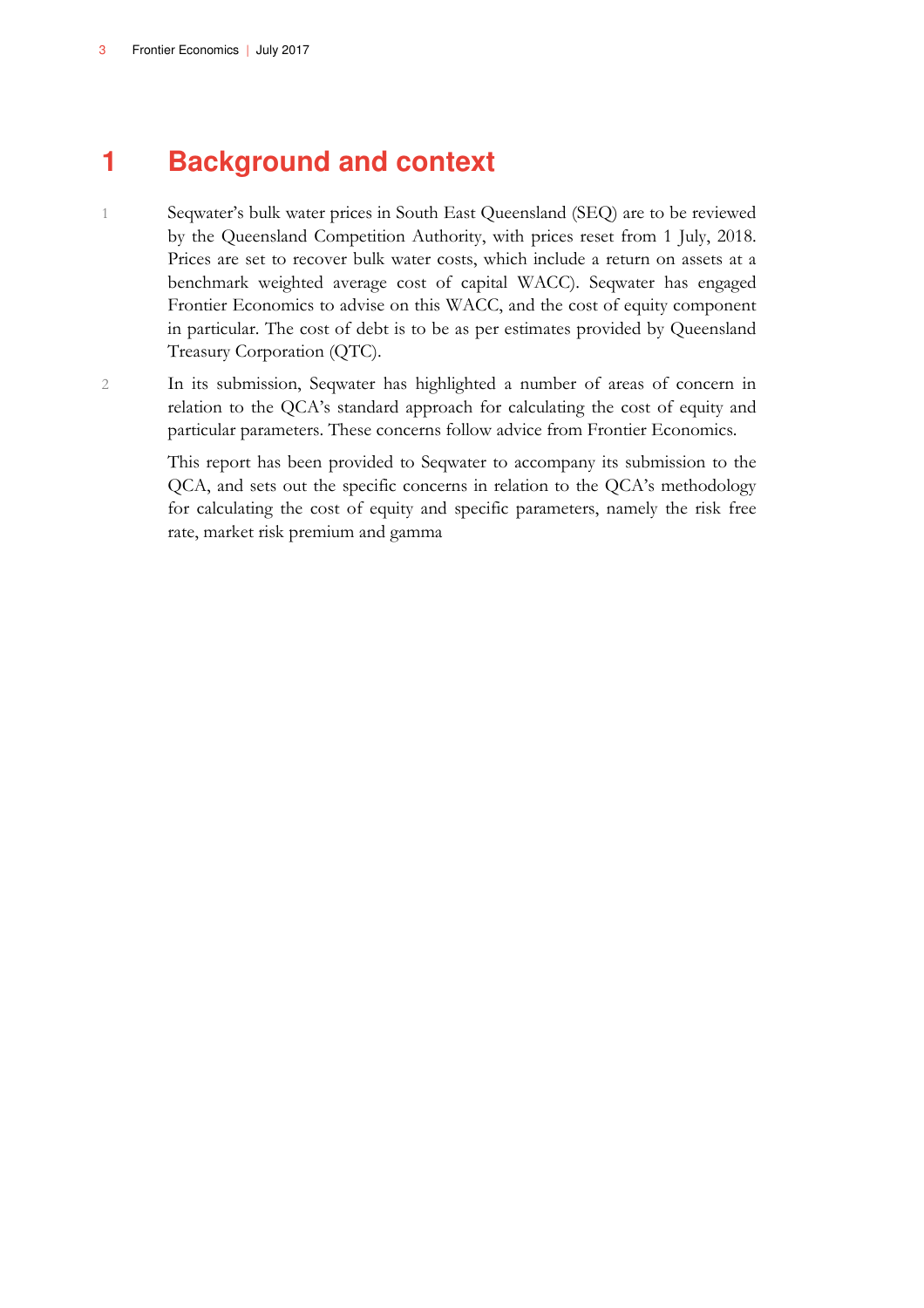# **2 Approach to estimating the required return on equity**

3 The QCA's longstanding approach has been to estimate the required return on equity using the Sharpe-Lintner Capital Asset Pricing Model ("SL-CAPM").<sup>1</sup> Under the SL-CAPM, the return on equity that investors would require,  $r_e$ , is given by:

$$
r_e = r_f + \beta \times (r_m - r_f)
$$

where:

- *o*  $r_f$  represents the **risk-free rate** of return. This is the return that is available to investors on an investment that is completely free of risk. Commonwealth government bonds are usually assumed to be such a risk-free investment;
- **O**  $r_m$  represents the **expected return on the market**, which is the expected return that investors require to invest in an asset of average risk; and
- $\sigma$   $(r_m r_f)$  represents the **market risk premium** ("MRP"), which is the amount of extra return (over and above the return on a risk-free asset) that investors would require for investing in an asset of average risk; and
- **δ**  $\beta$  represents the **equity beta**, which indicates the extent to which the particular investment has more or less risk than average. For example, an equity beta of 1.2 indicates that the investment is 20% more risky than average, in which case it would require a risk premium (over and above the risk-free rate) that is 20% more than would be required for an investment of average risk.
- 4 We note that there is a substantial empirical literature which documents a systematic bias in relation to the SL-CAPM – the model systematically understates the returns of low-beta assets (that is, those with a beta estimate less than  $1$ ).<sup>2</sup>
- 5 Other Australian regulators have recognised this bias and have made adjustments to correct for it. For example, the Australian Energy Regulator ("AER") applies an uplift to its equity beta estimate to, in part, correct for this systematic bias in SL-CAPM estimates of the required return on equity.
- 6 The Australian Competition Tribunal recently considered the issue of low-beta bias, and the AER's adjustments to correct for it, in the *PIAC-Ausgrid* case.<sup>3</sup> In

<sup>1</sup> This formula was independently derived by Sharpe (1964) and Lintner (1965). Sharpe, W., 1964, "Capital asset prices: A theory of market equilibrium under conditions of risk," *Journal of Finance,* 19, 425-442; and Lintner, J., 1965, "The valuation of risk assets and the selection of risky investments in stock portfolios and capital budgets," *Review of Economics and Statistics,* 13-37.

<sup>2</sup> For a summary of that literature, see, for example, Frontier Economics, 2017, *Low beta bias*, January.

<sup>3</sup> Applications by Public Interest Advisory Centre Ltd and Ausgrid [2016] ACompT 1.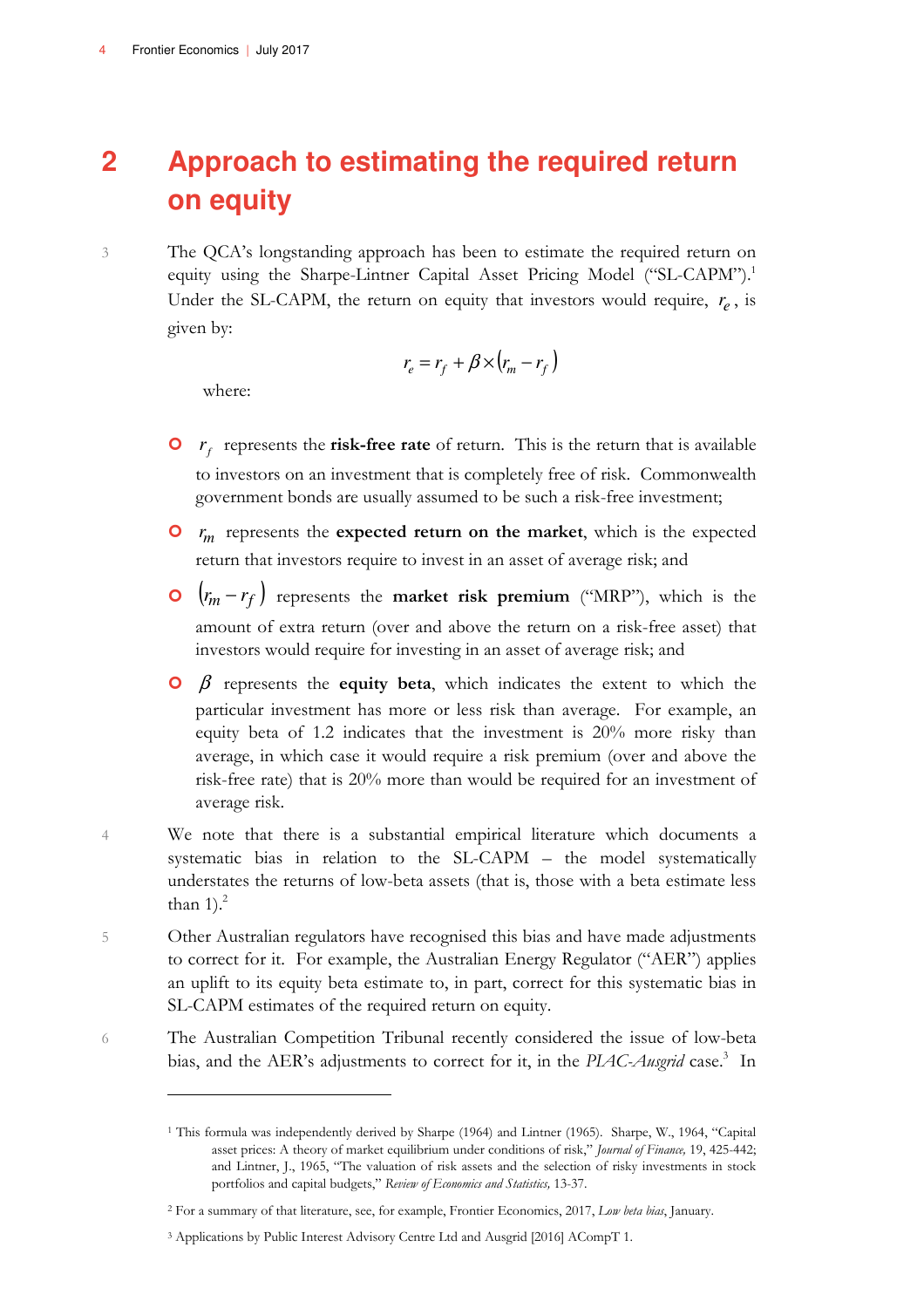those proceedings, the Public Interest Advisory Centre ("PIAC") submitted that the AER had erred in applying an uplift to its equity beta estimate in response to evidence that the CAPM systematically understates the returns of low-beta stocks. However, the Tribunal concluded there was no error in concluding that there was evidence of low-beta bias and that there was no error in making an uplift to the equity beta in relation to that evidence.

7 In response to PIAC's submission that there was no evidence of low-beta bias that would justify the AER departing from its starting point beta estimate, the Tribunal concluded that:

> Upon reviewing the whole of the material before the AER, the Tribunal however is not satisfied that that material does not support a conclusion that the SL CAPM provided a low equity beta bias.<sup>4</sup>

8 In relation to the evidence of low-beta bias, the Tribunal concluded as follows:

It is, as the AER noted, correct that the three parameters for the SL CAPM – equity beta, risk free rate, and MRP – are recorded as giving a low beta bias for businesses with a beta (that is, the risk of the asset relative to the average asset) of less than 1.0, and that the Network Applicants are all within that group. There was also evidence that the low beta bias is exacerbated when it is combined with conditions of low government bond rates and a high MRP. Those conditions were applicable at the time of the AER Final Decisions.<sup>5</sup>

- 9 That is, the Tribunal accepted the existence of low-beta bias that the SL-CAPM systematically understates the returns of low-beta stocks.
- 10 The Tribunal then determined that there is no error in:
	- a. Recognising the existence of low-beta bias; or
	- b. Making an adjustment to correct for it.
- 11 We note that the QCA makes no adjustment in its estimation process to correct for any bias in the SL-CAPM. Although we accept the QCA's approach for the current determination, we encourage the QCA to reconsider this issue in relation to future determinations.

<sup>4</sup> *PIAC-Ausgrid*, 2016, Paragraph 779.

<sup>5</sup> *PIAC-Ausgrid*, 2016, Paragraph 731.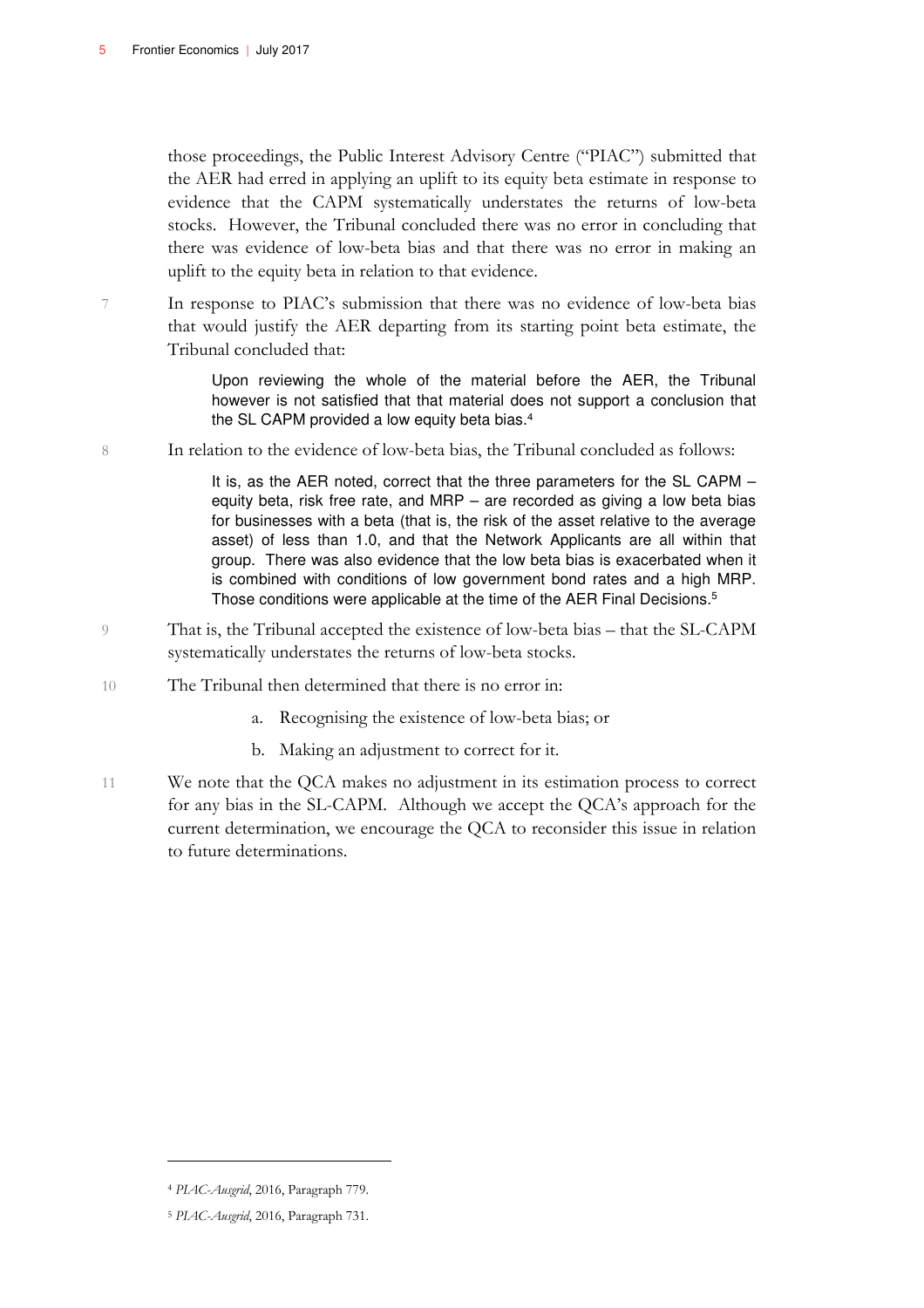## **3 The risk-free rate of interest**

- 12 The QCA's longstanding approach is to estimate the risk-free rate as the prevailing yield on Commonwealth Government Securities ("CGS") with a term matching the length of the relevant regulatory control period. For our pricing review , this would involve setting the risk-free rate to the yield of 3-year CGS.
- 13 We consider that a number of problems arise if the term of the risk-free rate is set to the length of the regulatory period:
	- a. The QCA approach is inconsistent with commercial practice, which is to use 10-year CGS yields to estimate the risk-free rate;
	- b. The QCA approach is inconsistent with the dominant regulatory practice – the vast majority of regulated infrastructure assets in Australia have their allowed return set on the basis of 10-year CGS yields; and
	- c. The QCA approach implies that the regulator could reduce the return that shareholders require by increasing the frequency of its regulatory re-sets. For example, if each regulatory control period was reduced to one month, the implication is that the (lower) one-month CGS yield should be used to estimate the risk-free rate.
- 14 Moreover, the QCA states that it sets the term of the risk-free rate equal to the length of the regulatory control period to be consistent with its "present value principle." However, that point is the subject of contention,<sup>6</sup> as follows:
	- a. The QCA's present value principle only suggests that the term of the allowed return should be matched to the length of the regulatory period in the case where the market value of the regulated asset at the end of the regulatory period is known for sure from the outset. This is because the asset can be valued as the present value of cash flows over the regulatory period only (one of which is the known end-of-period market value of the asset);
	- b. If the end-of-period market value of the asset is *not* known for sure from the outset, the present value principle does *not* imply that the term of the allowed return should match the length of the regulatory period. This is because the asset cannot be valued as the present value of the cash flows over the regulatory period; and
	- c. Where the end-of-period market value of the asset is *not* known for sure from the outset, the asset would be valued as the present value of the cash flows to be generated over the life of the asset. In this case a long-term discount rate would be used and

<sup>6</sup> See for example, SFG Consulting, 2014, *The term of the allowed return*, 26 November.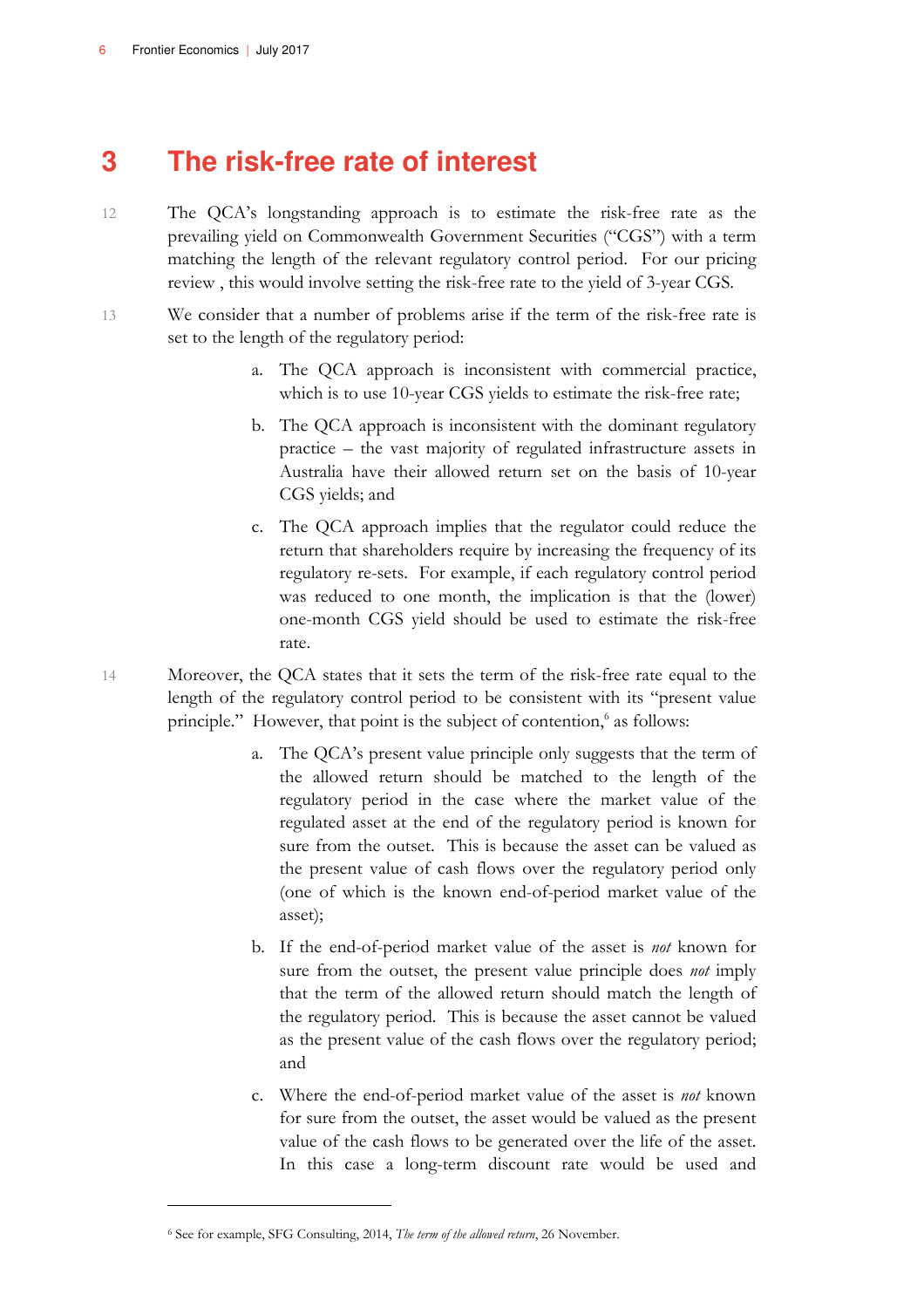therefore the allowed return should be set on the basis of a longterm rate.

- 15 A final point relates to the interaction between the estimation of the risk-free rate and the MRP. The MRP is estimated by subtracting the risk-free rate from an estimate of the required return on the market portfolio. For this calculation, the QCA estimates the risk-free rate as the yield on 10-year government bonds. There is a clear inconsistency in using a 3-year risk-free rate in one part of the CAPM equation and then to use a 10-year risk-free rate in another part of the same equation. We can see no justification for maintaining such an obvious inconsistency.
- 16 For the reasons set out above, we have concerns about the QCA's approach to estimating the risk-free rate. Although we accept the QCA's approach for the current determination, we encourage the QCA to reconsider this issue in relation to future determinations.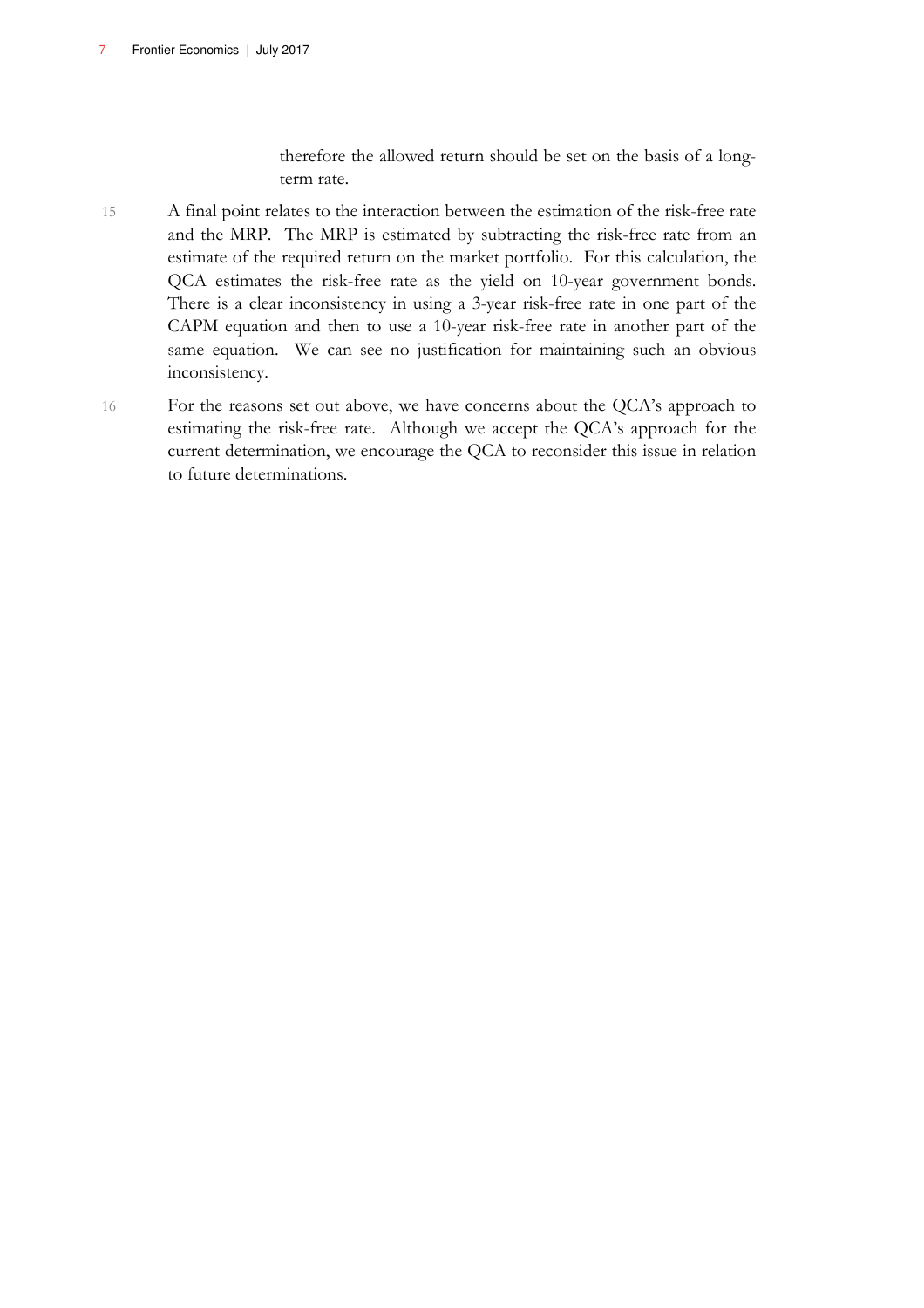# **4 The market risk premium**

## **4.1 The QCA approach**

17 In its 2014 Market Parameters Decision, the QCA indicated that:

#### ...the market risk premium varies over time<sup>7</sup>

and so it would have to be estimated afresh at the time of each determination.

- 18 The QCA also indicated that it would have regard to a range of approaches for estimating the MRP at the time of each determination, including:
	- a. The Ibbotson approach the mean of excess stock market returns over a long historical period;
	- b. The Siegel approach the Ibbotson approach adjusted for an estimate of unexpected inflation;
	- c. The Cornell Approach a dividend discount model whereby the implied required return on the market is derived from current stock prices and dividend forecasts;
	- d. Surveys including academic survey responses and evidence from independent expert valuation reports; and
	- e. The Wright approach the mean real stock market return over a long historical period, adjusted for current expected inflation.
- 19 The QCA went on to examine the evidence at the time of its Market Parameters Decision and concluded that the evidence at that time supported an MRP of  $6.5\%$ .
- 20 The QCA has adopted an MRP of 6.5% in every decision since its Market Parameters Decision.
- 21 Having stated that:

…the market risk premium varies over time and its relationship with the risk‐ free rate likely changes,<sup>8</sup>

the QCA has acknowledged that the effect of its persistent adoption of a 6.5% MRP, even in the face of evidence that changes over time, is that the MRP has effectively become a:

#### non-time-variant parameter<sup>9</sup>

in its decisions.

<sup>7</sup> Market Parameters Decision, p. 81.

<sup>8</sup> Market Parameters Decision, p. 81.

<sup>9</sup> QR Final Decision, June 2016, p. 49.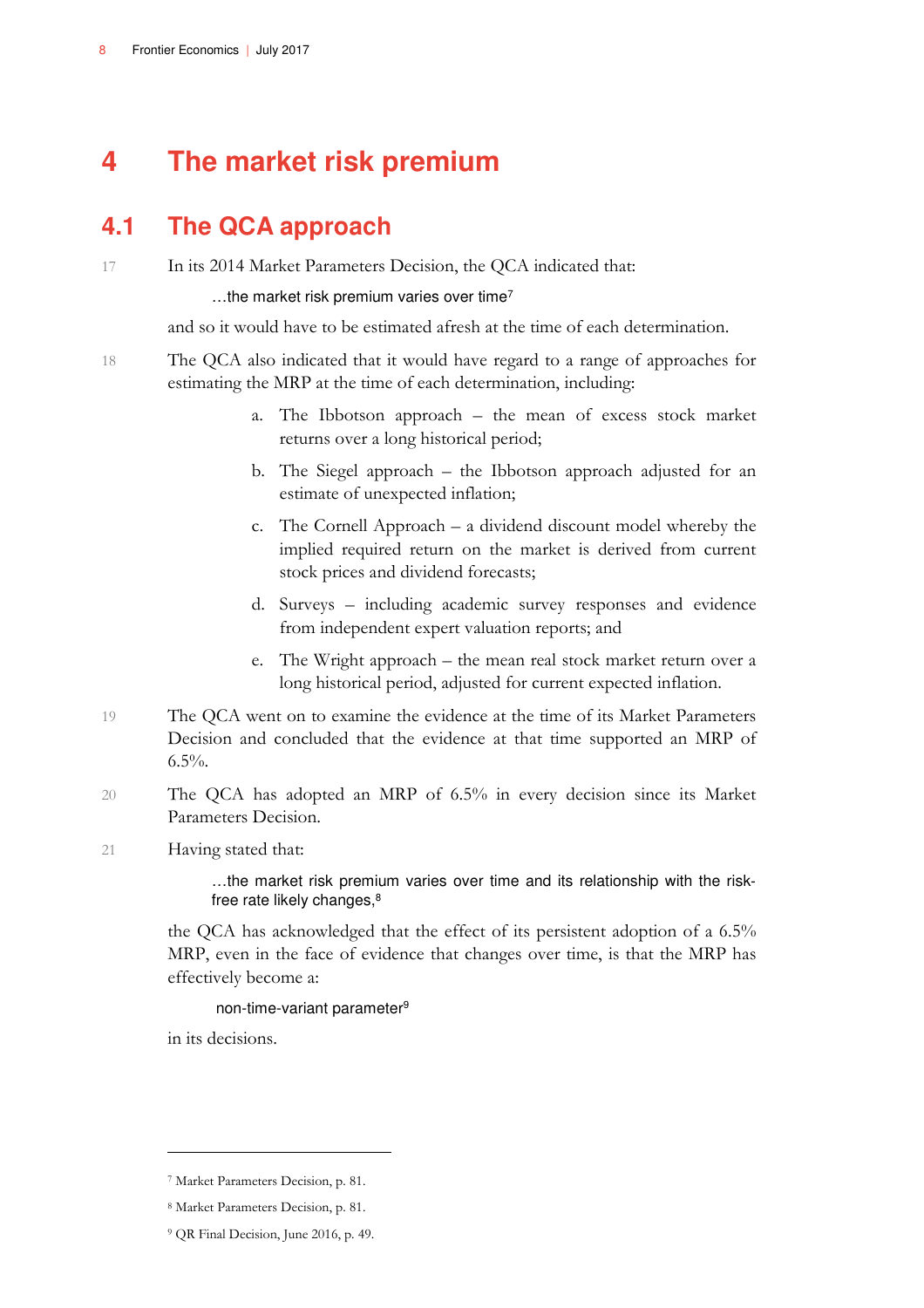### **4.2 Methods used to estimate the MRP**

- 22 We have some concerns over the methods that the QCA uses to estimate the MRP, specifically the Siegel and Survey approaches.
- 23 The QCA is unique among Australian regulators in placing any reliance whatsoever on the Siegel approach. The use of the Siegel approach has been criticised on the following grounds:<sup>10</sup>
	- a. The Siegel approach is not used by other regulators, practitioners, or academics;
	- b. The data required to implement the Siegel approach is not available, requiring strong assumptions to be made; and
	- c. The Siegel paper is based on the notion that the high real government bond returns in the 1980s are expected to continue in the future. However, precisely the reverse has occurred.
- 24 We also have concerns about the use of responses to various surveys. The Australian Competition Tribunal has set out three conditions must be met for survey responses to be given any material consideration: $11$ 
	- a. The survey must be timely there must have been no change in the prevailing conditions in the market for funds since the survey was administered;
	- b. There must be clarity about precisely what respondents were asked so that there is no ambiguity about how to interpret their responses; and
	- c. The survey must reflect the views of the market and not a sample that is small, unresponsive, or without sufficient expertise.
- 25 The surveys administered by Professor Fernandez, on which the QCA relies, do not appear to satisfy these conditions.
- 26 For the reasons set out above, we have concerns about the QCA's use of the Siegel approach and survey responses to inform its estimate of the MRP. Although we accept the use of these approaches in the current determination, we encourage the QCA to reconsider this issue in relation to future determinations.

## **4.3 Use of updated evidence**

### **4.3.1 Overview**

 $\overline{a}$ 

27 We consider that the MRP is a parameter which changes over time with changes in conditions in financial markets. Therefore, the MRP should be informed by

<sup>10</sup> See, for example, SFG Consulting, 2014, Estimating the market risk premium: Response to UT4 Draft Decision, 21 November, Section 4.

<sup>11</sup> Application by Envestra Ltd (No 2), ACompT 3, Paragraphs 162-163.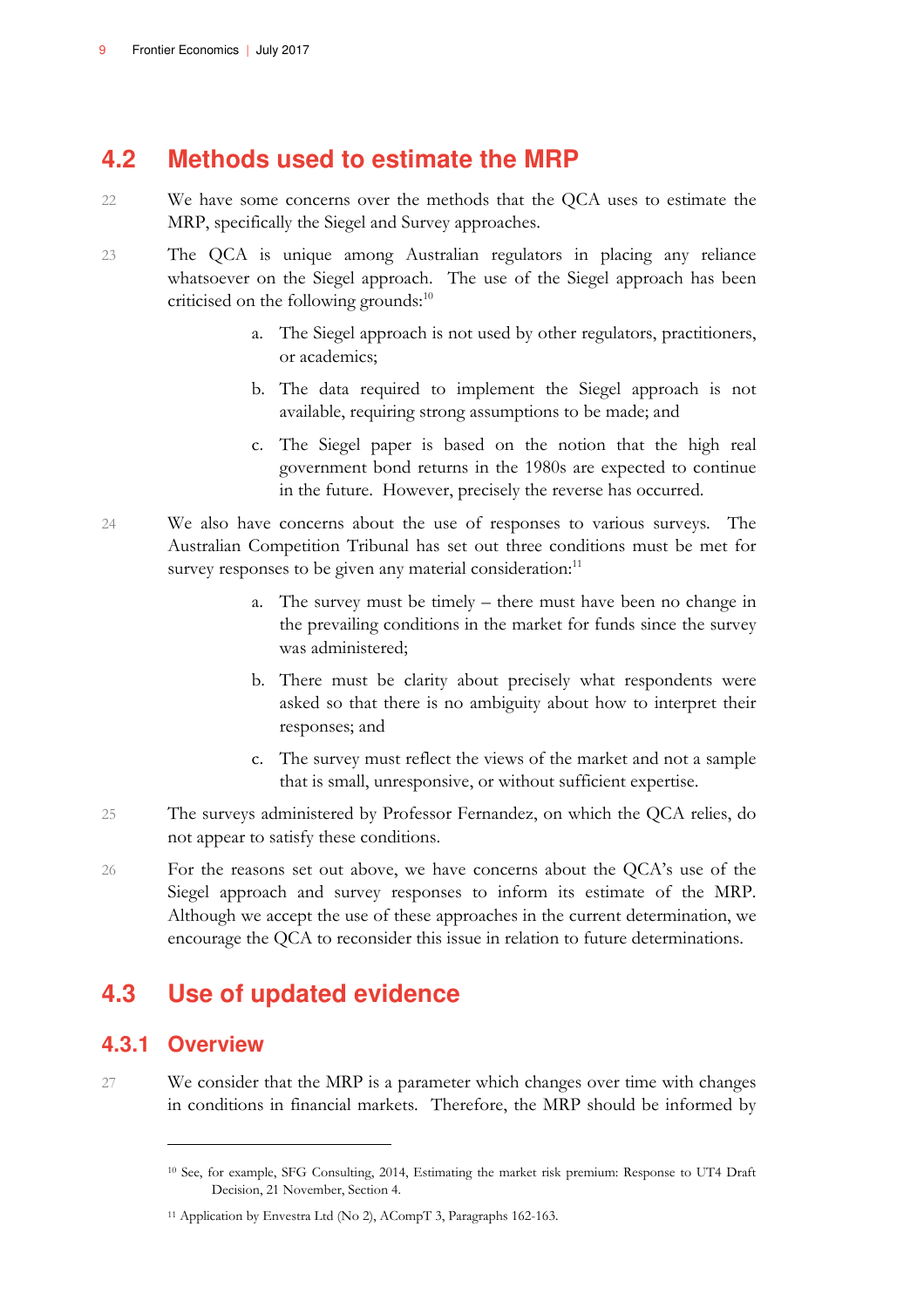the latest available evidence and should not be fixed to a figure that was derived from evidence that is now more than three years out of date.

- 28 We note that a number of recent submissions to the QCA have documented changes in the relevant evidence. For example, Frontier Economics  $(2016)^{12}$ report that estimates from a number of the approaches that the QCA uses to inform its estimate of the MRP have increased materially since 2014. They show that between the 2014 Market Parameters Decision and the 2016 DBCT Draft Decision:
	- a. The QCA's Cornell estimate had increased from 6.9% to 8.2%; and
	- b. The QCA's Wright estimate had increased from 7.4% to 8.9%.
- 29 Frontier Economics also notes that the QCA acknowledged an error in its calculation of the with-imputation estimate of the MRP from survey evidence, correcting its estimate from  $6.2\%$  to  $6.8\%$ .<sup>13</sup>
- 30 Indeed, they note that the only estimates that had not increased materially since the Market Parameters Decision were the Ibbotson and Siegel estimates, which are based on very long-term historical averages, and so are incapable of moving materially over the course of a few years.
- 31 In addition, there is more recent new evidence of further material increases to the QCA's Survey and Independent Expert estimates of the MRP, as set out below.

### **4.3.2 Survey evidence**

#### **The QCA's use of survey evidence**

- 32 In its Market Parameters Decision, the QCA:
	- a. noted that a number of stakeholders had submitted that survey responses suffer from a number of weaknesses and should not be used to estimate the MRP; and
	- b. rejected those submissions, concluding that it would continue to rely on survey evidence when estimating the MRP.
- 33 The QCA's Market Parameters Decision also considers *which* surveys should be relied upon when estimating the MRP. On this point, the QCA noted that its previous practice had been to rely upon the annual surveys conducted by Spanish academic Pablo Fernandez. The QCA also noted that its advisor supported the use of the Fernandez surveys:

Dr Lally also considered that the Fernandez surveys should be used, as they are timely and report results from other markets<sup>14</sup>

and the QCA concluded that:

<sup>12</sup> Frontier Economics, 2016, *The market risk premium*, September.

<sup>13</sup> UT4 Draft Decision, p. 232.

<sup>14</sup> QCA, 2014, Market Parameters Decision, p. 65.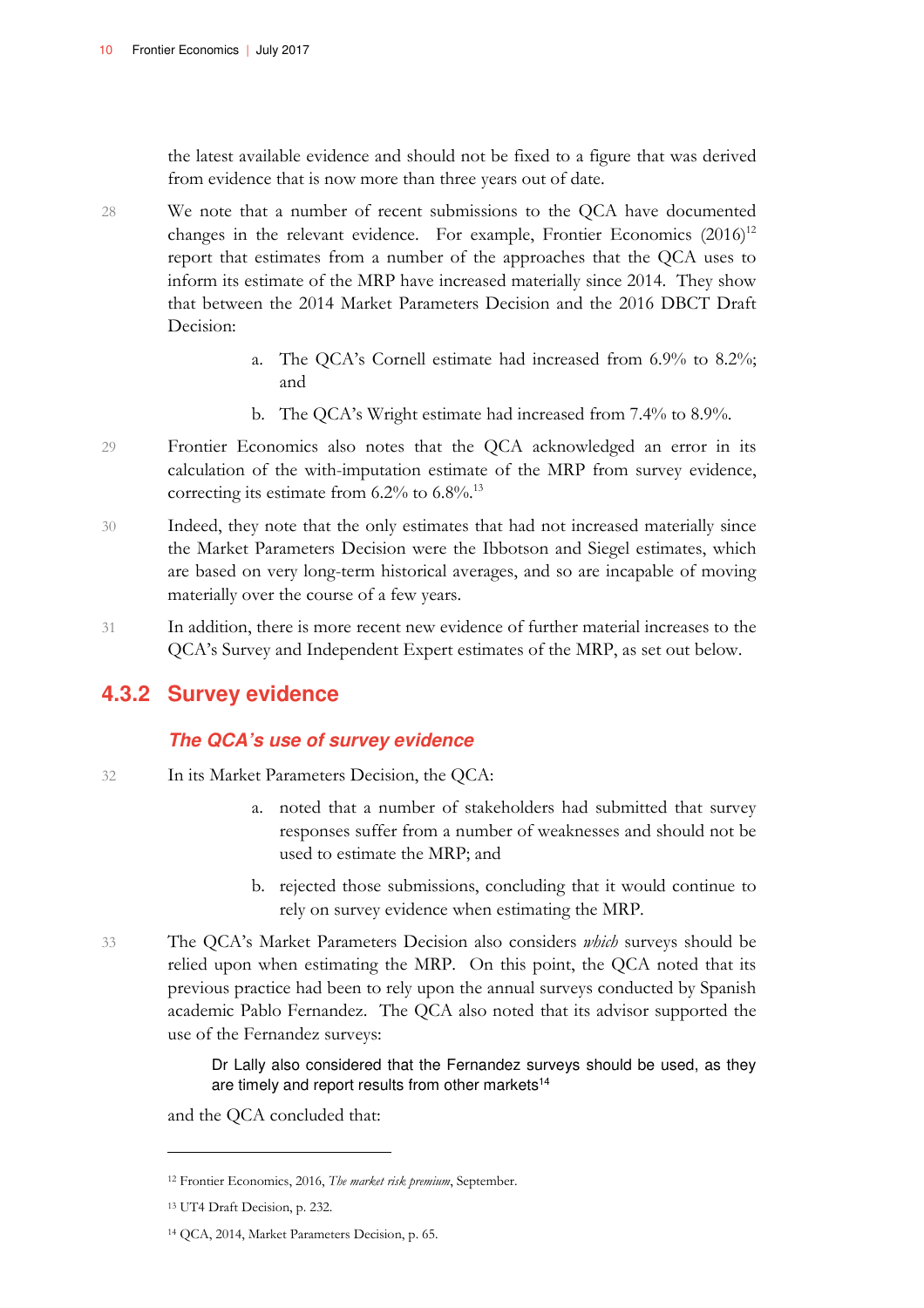the Fernandez surveys contain relevant and useful information.<sup>15</sup>

34 The Market Parameters Decision also notes that a key consideration is the timeliness of a survey<sup>16</sup> and that there was general agreement on this point. For example:

Dr Lally considered that surveys should be timely<sup>17</sup>

and the Queensland Resources Council ("QRC") proposed that only the most recent (that is, timely) survey should be considered.<sup>18</sup> The QCA concluded that:

The QCA therefore concludes that surveys should be timely and assessed on a case‐by‐case basis.<sup>19</sup>

35 In summary, in its Market Parameters Decision, the QCA decided that:

- a. It would use survey responses to inform its estimate of the MRP;
- b. It would use the Fernandez surveys;
- c. It would use the most recently available (timely) survey;
- d. It would use the median estimate; and
- e. It would adjust the estimate to include its estimated value of dividend imputation tax credits.

#### **The Fernandez 2017 survey**

- 36 An updated Fernandez survey was released in April 2017.<sup>20</sup> This new survey is clearly the most timely of the available surveys.
- 37 The Fernandez (2017) survey reports that:
	- a. **The median MRP for Australia is 7.6%** and the mean is 7.3%. We focus on the median to be consistent with the approach adopted by the QCA and recommended by the  $QRC<sub>i</sub><sup>21</sup>$
	- b. **The mean reported MRP increased between 2015 and 2017 for the vast majority of countries represented in the survey.** Out of the 41 countries in Table 6, the mean MRP estimate increased for 31 and decreased for 10.<sup>22</sup> Of the 10 countries for which the MRP estimate decreased, 9 are developing markets. This indicates that an increase in the reported MRP for Australia

<sup>15</sup> QCA, 2014, Market Parameters Decision, p. 65.

<sup>16</sup> QCA, 2014, Market Parameters Decision, p. 63, 64, 65.

<sup>17</sup> QCA, 2014, Market Parameters Decision, p. 64.

<sup>18</sup> QCA, 2014, Market Parameters Decision, p. 64.

<sup>19</sup> QCA, 2014, Market Parameters Decision, p. 65.

<sup>20</sup> Fernandez, P., V. Pershin and I.F. Acin, Discount rate (risk-free rate and market risk premium used for 41 countries in 2017: A survey, ssrn.com/abstract=2954142.

<sup>21</sup> Fernandez et al (2017), Table 2, p. 3.

<sup>22</sup> Fernandez et al (2017), Table 6, p. 7.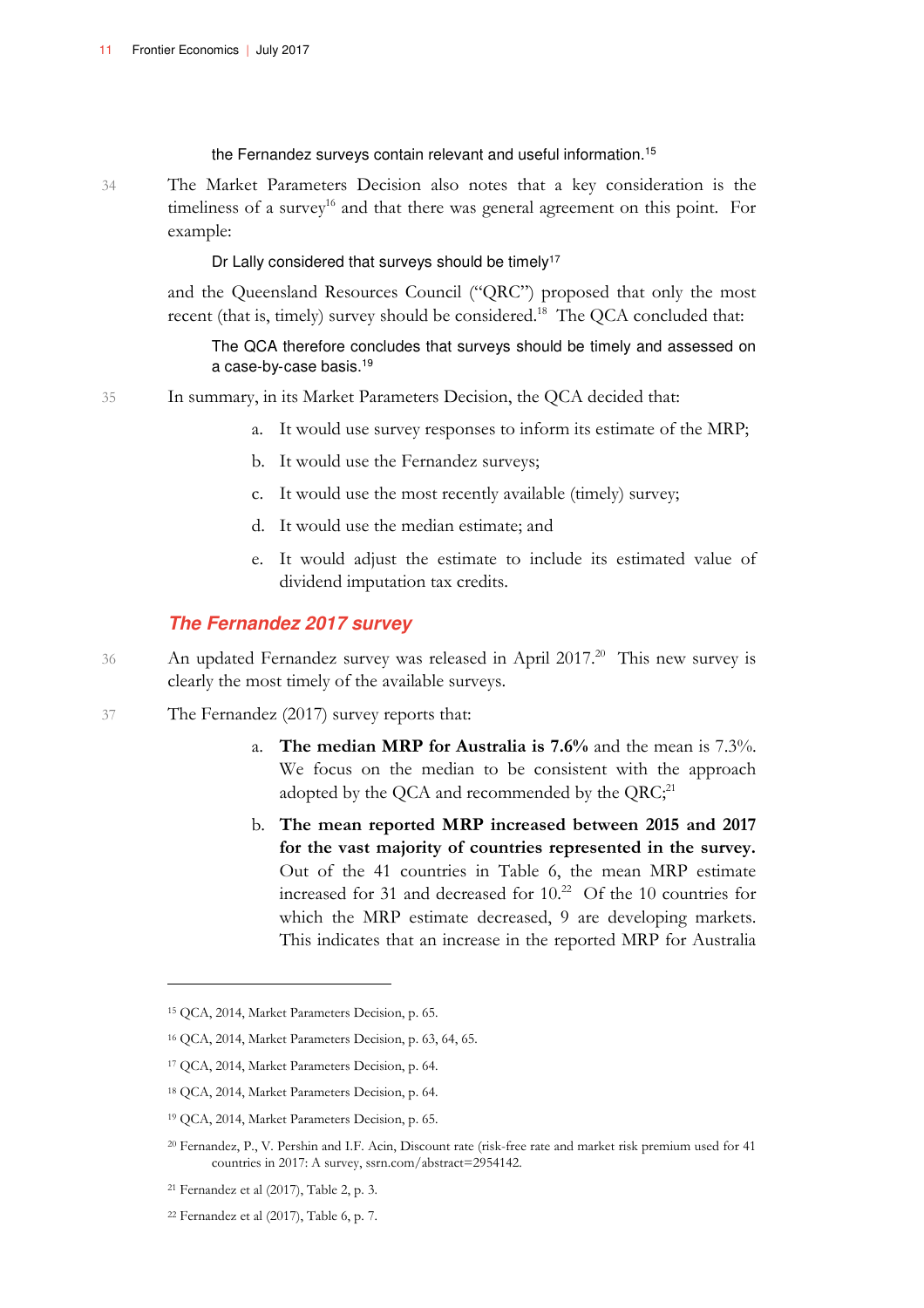is in line with the results for other markets and particularly other developed markets;

- c. **The standard approach of survey respondents is to pair the MRP estimate with a risk-free rate above the prevailing government bond yield.** The authors take the 10-year government bond yield as a standard benchmark and show that respondents are pairing their MRP estimates with a risk-free rate above the benchmark rate.<sup>23</sup> For Australia, the average risk-free rate adopted by respondents is 3.0%, whereas the yield on 5-year government bonds during March 2017 (when the survey was conducted) was  $2.3\%^{24}$  Fernandez (2017) reports that the average return on the market used for Australia is  $10.3\%$ .<sup>25</sup> Since the QCA approach is to add the MRP to the prevailing government bond yield matching the term of the regulatory control period, the implied MRP is 8.0%. That is, the same estimate of the market return of 10.3% would be obtained by:
	- i. Adding an MRP of 7.3% to a risk-free rate of 3.0%; or
	- ii. Adding an MRP of 8.0% to the prevailing risk-free rate of 2.3%.

It would be wrong to conclude that the Fernandez (2017) survey supports an approach whereby an MRP of 7.3% is added to the prevailing risk-free rate of 2.3%. The survey indicates that respondents do not do that. Rather, given that a prevailing riskfree rate is to be used, the survey indicates that an MRP of 8.0% must be added to it to produce the return on the market that the respondents are currently using.

d. **As with prior surveys, the estimates would have to be adjusted to reflect the value of dividend imputation tax credits that is assumed by the QCA.** (It would certainly be quite unreasonable to suggest that survey respondents had already adjusted their MRP estimates to reflect a gamma of 0.47 so as to be consistent with the QCA's other MRP estimates). Under the QCA's approach, such an adjustment would involve the addition of approximately 80 basis points.

#### 38 In summary:

- a. The median and mean MRP estimates for Australia reported by Fernandez (2017) are **7.6%** and **7.3%**, respectively;
- b. The relevant estimate increases to **8.0%** when adjusting for the extent to which those estimates are paired with a risk-free rate

<sup>23</sup> Fernandez et al (2017), Table 8, p. 9. The median return on the market is not reported.

<sup>24</sup> Source: Reserve Bank of Australia.

<sup>25</sup> Fernandez et al (2017), Table 7, p. 8.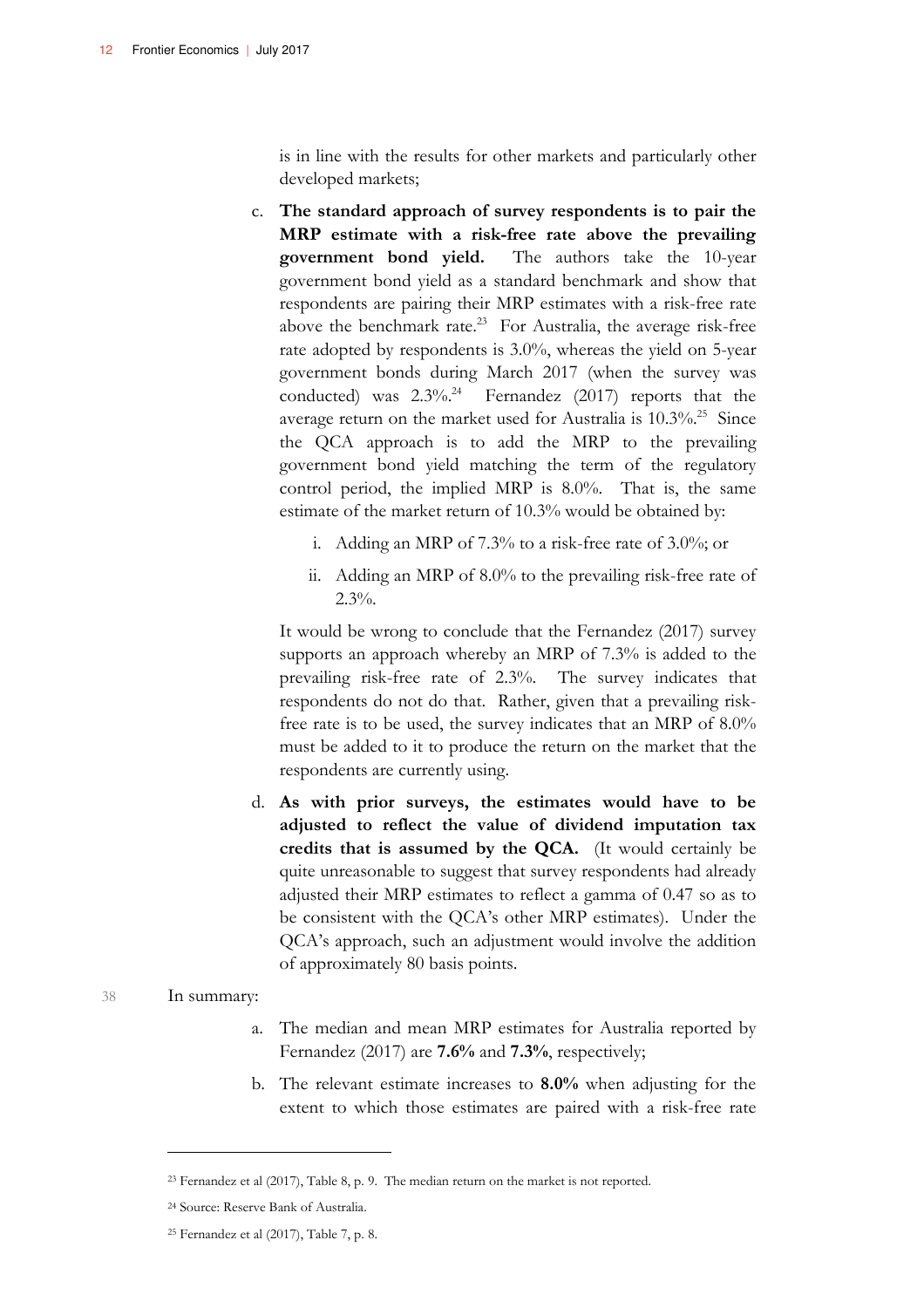above the prevailing government bond yield (i.e., it would be disingenuous to interpret those estimates as being used in the CAPM formula with the prevailing 5-year government bond yield when the clear intention of survey respondents is to the contrary); and

c. The relevant estimate increases further to **8.8%** when making the QCA's adjustment for its assumed value of dividend imputation tax credits.

#### **Conclusion in relation to survey evidence**

39 We have concerns about reliance on survey responses in relation to the MRP for the reasons set out above. However, given that the QCA has consistently used the Fernandez surveys to inform its MRP estimate, the most recent timely estimates must be used. However one interprets the Fernandez (2017) results, it is clear that there is a material increase in the MRP relative to previous QCA decisions.

### **4.3.3 Independent expert valuation reports**

#### **The QCA's approach to independent expert valuation reports**

40 In its UT4 Draft Decision, the QCA included an analysis of a set of 29 independent expert valuation reports prepared in conjunction with major corporate transactions.<sup>26</sup> The MRP estimates used in those reports are summarised in Table 1 below.

| <b>Estimate</b> | <b>Frequency</b> |
|-----------------|------------------|
| 6%              | 59%              |
| 7%              | 14%              |
| $6 - 7%$        | 3%               |
| $6 - 8%$        | 24%              |

#### *Source: Independent expert reports*

41 The mean estimate from this set is 6.4% and the median is 6.0%, excluding imputation credits.<sup>27</sup> Frontier Economics (2016) has submitted that, for this data set, the mean is a more appropriate and reflective estimate than the median. As well as being the median estimate, 6% is also the *minimum* estimate. None of the reports that were evaluated by the QCA adopts an estimate below 6%, but 41%

<sup>26</sup> UT4 Draft Decision, p. 232.

<sup>27</sup> UT4 Draft Decision, p. 232.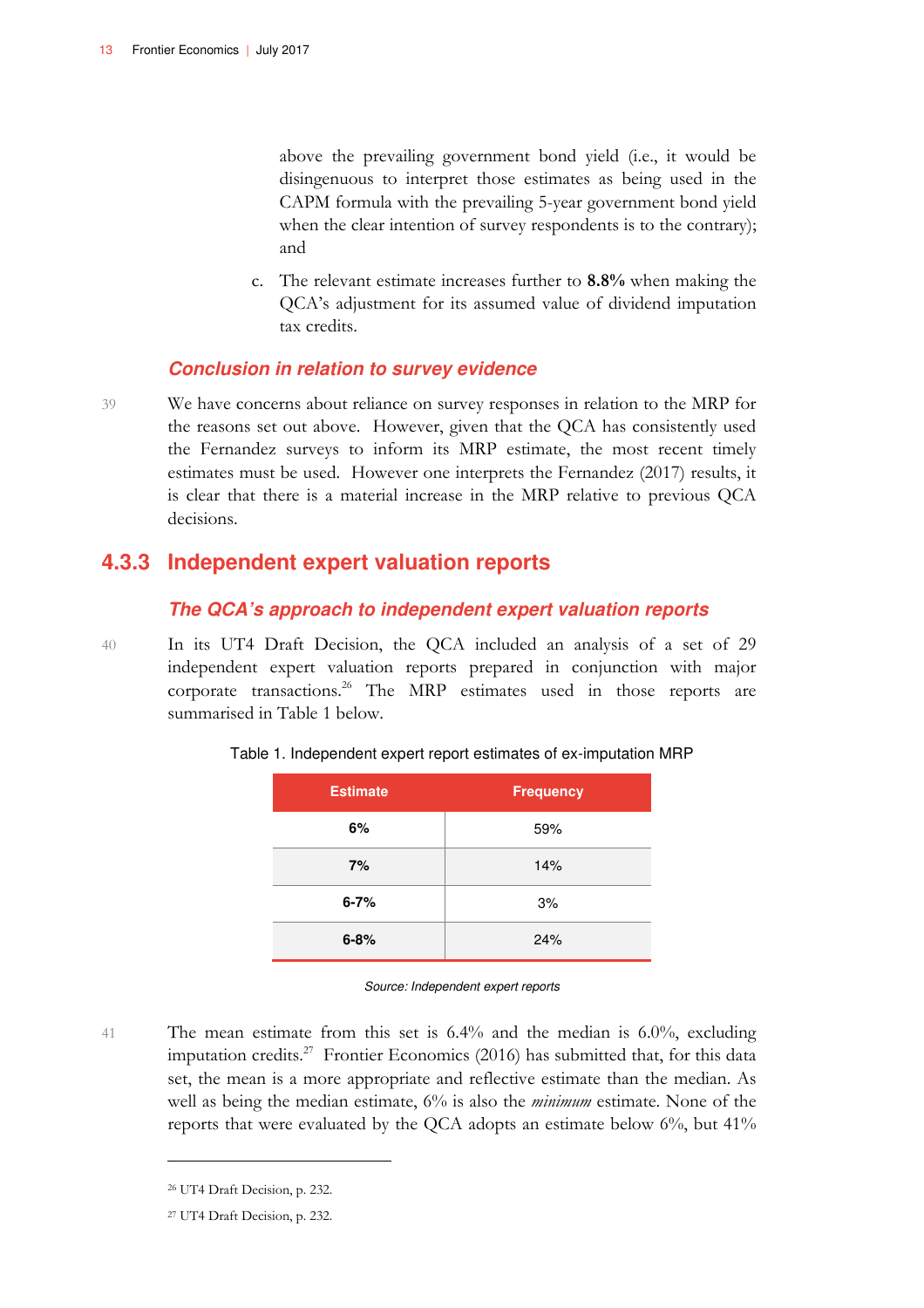of them adopt an estimate above 6%, so characterising this evidence as supporting an (ex-imputation) MRP of 6% is misleading.

42 However the QCA maintains that this evidence supports an ex-imputation MRP of 6.0% and grosses-up this estimate to incorporate its assumed value of imputation credits, resulting in a with-imputation estimate of  $6.8\%$ <sup>28</sup>

#### **Updated independent expert report evidence**

43 The set of independent expert reports previously considered by the QCA has become more dated and less timely with the passage of time. Table 2 below contains a set of independent expert valuation reports that were released since 2016 and which pertain to transactions in excess of \$100 million.

| <b>Company name</b>          | <b>Independent expert</b>      | <b>Report</b><br>date | <b>Transaction value</b><br>(\$ millions) |
|------------------------------|--------------------------------|-----------------------|-------------------------------------------|
| Ethane Pipeline Income Fund  | Lonergan Edwards <sup>29</sup> | 31/03/2016            | 122                                       |
| Pacific Brands Ltd           | Grant Samuel <sup>30</sup>     | 20/05/2016            | 1,055                                     |
| Patties Foods Ltd            | Deloitte $31$                  | 15/07/2016            | 197                                       |
| STW Communications Group Ltd | KPMG <sup>32</sup>             | 29/02/2016            | 338                                       |
|                              |                                |                       |                                           |

Table 2: Recent independent expert valuation reports

*Source: Connect 4.* 

44 All four experts set the required return on equity materially above the figure that would be obtained from inserting the current government bond yield and a 6.5% MRP into the SL-CAPM formula. The independent expert reports achieve the higher estimates of the required return on equity in three different ways:

- a. By using an estimate of the MRP higher than 6.5%;
- b. By using a risk-free rate above the contemporaneous government bond yield; and

<sup>28</sup> UT4 Draft Decision, p. 232.

<sup>29</sup> Lonergan Edwards, 2016, Independent Expert Report on Ethan Pipeline Income Fund, April.

<sup>30</sup> Grant Samuel, 2016, Independent Expert Report on Pacific Brands Ltd, May.

<sup>31</sup> Deloitte, 2016, Independent Expert Report on Patties Foods Ltd, July.

<sup>32</sup> KPMG, 2016, Independent Expert Report on STW Communications Group Ltd, March.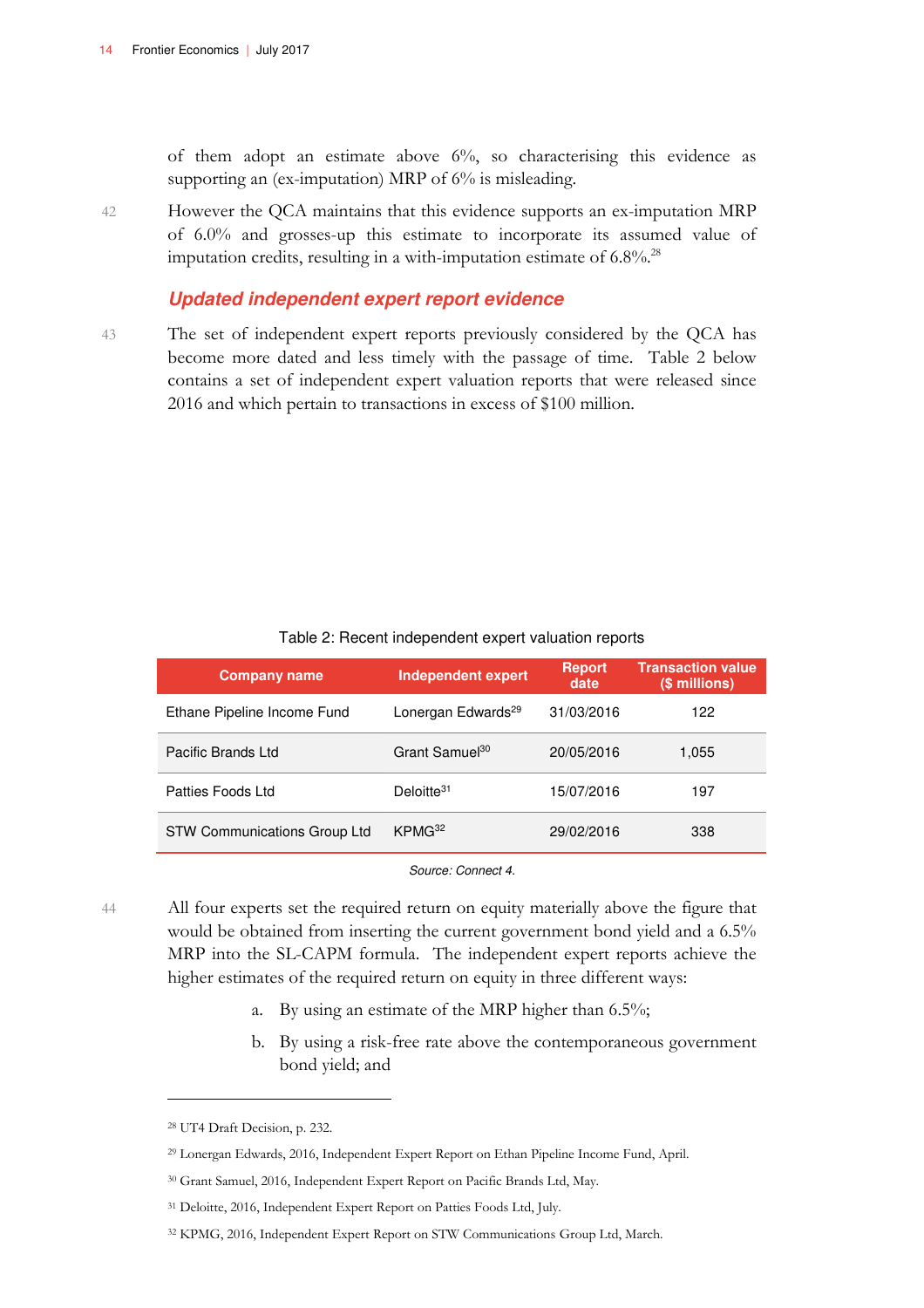- c. By applying an ad hoc increase to the mechanistic CAPM estimate.
- 45 For example, Grant Samuel begins with a mechanistic CAPM estimate of the required return on equity using the contemporaneous government bond yield and a MRP based on historical excess returns, concludes that the outcome is implausible in the prevailing market conditions, and makes a material upward adjustment.
- 46 Lonergan Edwards states:

In our view, the application of the current (very low) government bond yields and long-term average MRP is inappropriate in the context of determining required equity rates of return (discount rates). Theoretically, the anomalous currently low government bond interest rates could be allowed for by increasing the MRP. However, as it is difficult to reliably measure short-term movements in the MRP, we have instead increased the risk-free rate for the purposes of estimating required rates of return.<sup>33</sup>

47 KPMG also uses a risk-free rate that is higher than the contemporaneous government bond yield. It specifically notes that the MRP and risk-free rate must be considered jointly and not in isolation:

> …the individual variables should not be considered in isolation but rather be viewed as components appropriate for the construction of a discount rate as a whole…Consideration of these components in isolation may result in an inappropriate discount rate being determined.<sup>34</sup>

48 For this reason, we consider the sum of the risk-free rate and MRP and define that to be the "required market return." We then subtract the contemporaneous government bond yield to obtain an estimate of the "effective MRP." These calculations are set out in Table 3 below.<sup>35</sup>

| <b>Independent expert</b> | <b>Required market</b><br>return | <b>Contemporaneous</b><br>government bond yield | <b>Effective</b><br><b>MRP</b> |
|---------------------------|----------------------------------|-------------------------------------------------|--------------------------------|
| <b>Lonergan Edwards</b>   | 10.0%                            | 3.1%                                            | 6.9%                           |
| <b>Grant Samuel</b>       | 11.2%                            | 2.5%                                            | 8.7%                           |
| <b>Deloitte</b>           | 9.6%                             | 1.8%                                            | 7.8%                           |
| <b>KPMG</b>               | 10.4%                            | 2.4%                                            | 8.0%                           |
|                           |                                  |                                                 |                                |

Table 3: The effective MRP used in recent independent expert valuation reports

#### *Source: Connect 4.*

49 The evidence in Table 3 is that independent experts are using estimates of the required return on equity that are materially higher than those being allowed by

<sup>33</sup> Lonergan Edwards, 2016, p. 47.

<sup>34</sup> KPMG, 2016, p. 85.

<sup>35</sup> Grant Samuel applies an upward adjustment at the WACC level. To find the required return on the market, we simply strip out the return on debt component for the case where beta is set to 1.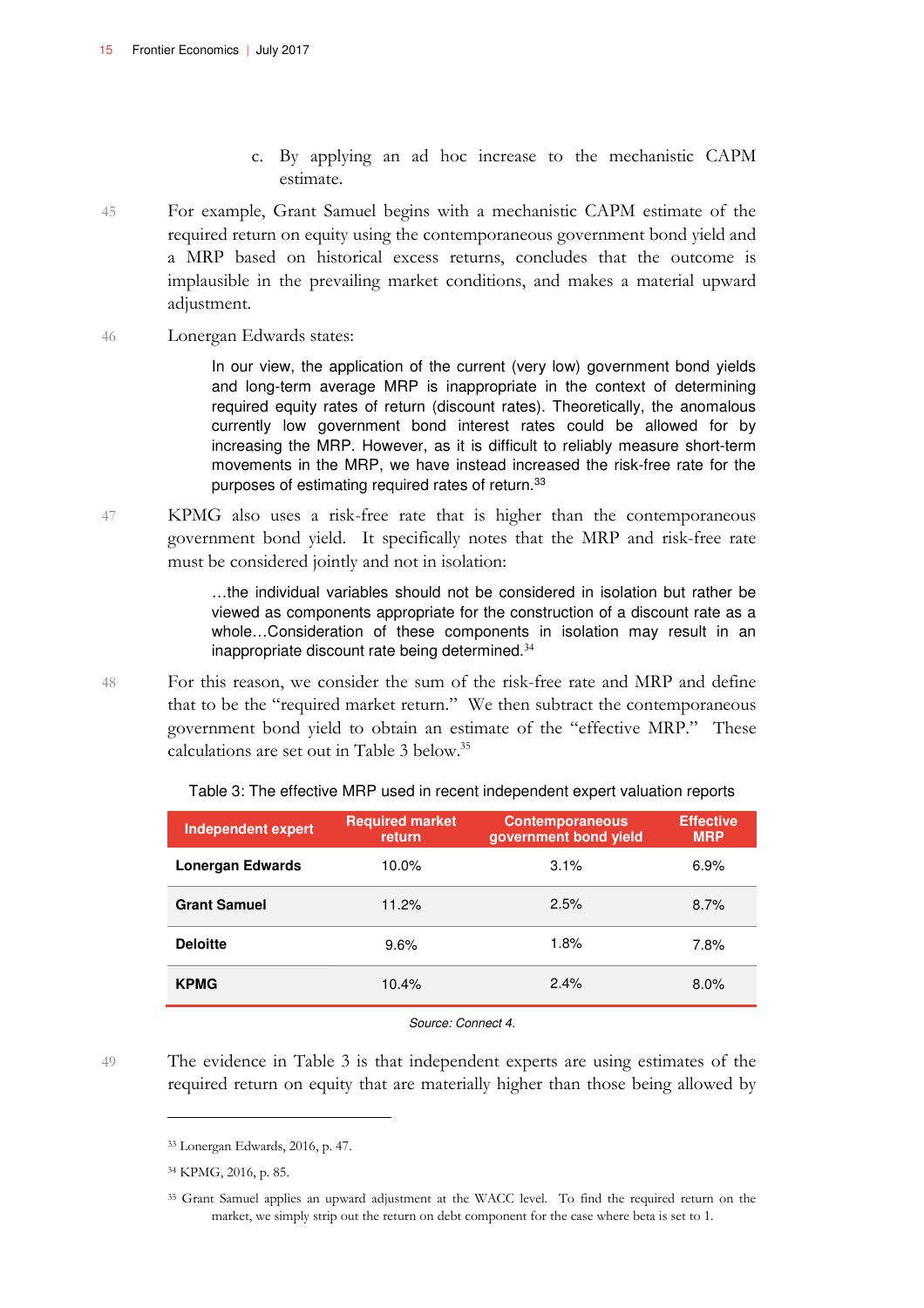the QCA's approach of adding a fixed 6.5% premium to the prevailing government bond yield. In our view it would be inconsistent and wrong to consider the quoted MRP estimates from the independent experts and to ignore the fact that, when implementing the CAPM, those estimates are being paired with a risk-free rate that is materially higher than the risk-free rate used by the QCA.

- 50 Moreover, the MRP figures set out in Table 3 are ex-imputation estimates. Consequently, before they can be compared to the QCA's 6.5% allowance, they must be grossed-up to reflect the QCA's assumed value of imputation credits, and the QCA has concluded that this adjustment requires the addition of approximately 80 basis points.
- 51 On the issue of imputation credits, Lonergan Edwards specifically states that its WACC parameter estimates have been derived:

…without adjustment for imputation.<sup>36</sup>

and Grant Samuel concludes that:

While acquirers are undoubtedly attracted by franking credits there is no clear evidence that they will actually pay extra for them or build it into values based on long term cash flows. Accordingly, it is Grant Samuel's opinion that it is not appropriate to make any adjustment.<sup>37</sup>

- 52 Our preferred approach is to use estimates of the risk-free rate and MRP that are commensurate with the prevailing conditions in equity markets. In our view, the MRP that is commensurate with the prevailing conditions is materially higher than the QCA's 6.5% allowance, in which case the required return on equity is materially higher than the QCA's allowance.
- 53 Although some independent experts take a different path, they all reach the same conclusion – in the prevailing conditions in the market for equity funds, the required return on equity is materially higher than the QCA's allowance.

#### **Conclusion in relation to independent expert valuation reports**

- 54 We consider that if survey evidence is to be incorporated into the QCA analysis, the evidence provided by a survey of independent expert reports is more credible than survey estimates compiled from a poll of academics and market practitioners.
- 55 The respondents to the poll do not need to justify their response, and it is unclear whether their responses pay particular attention to market conditions at the point in time. In contrast, the valuations provided by independent expert reports generally reflect market prices, so the joint expectations embedded in cash flow projections and discount rates will be a better approximation of market expectations than a poll.

<sup>36</sup> Lonergan Edwards, 2016, p. 45.

<sup>37</sup> Grant Samuel, 2016, p. 11.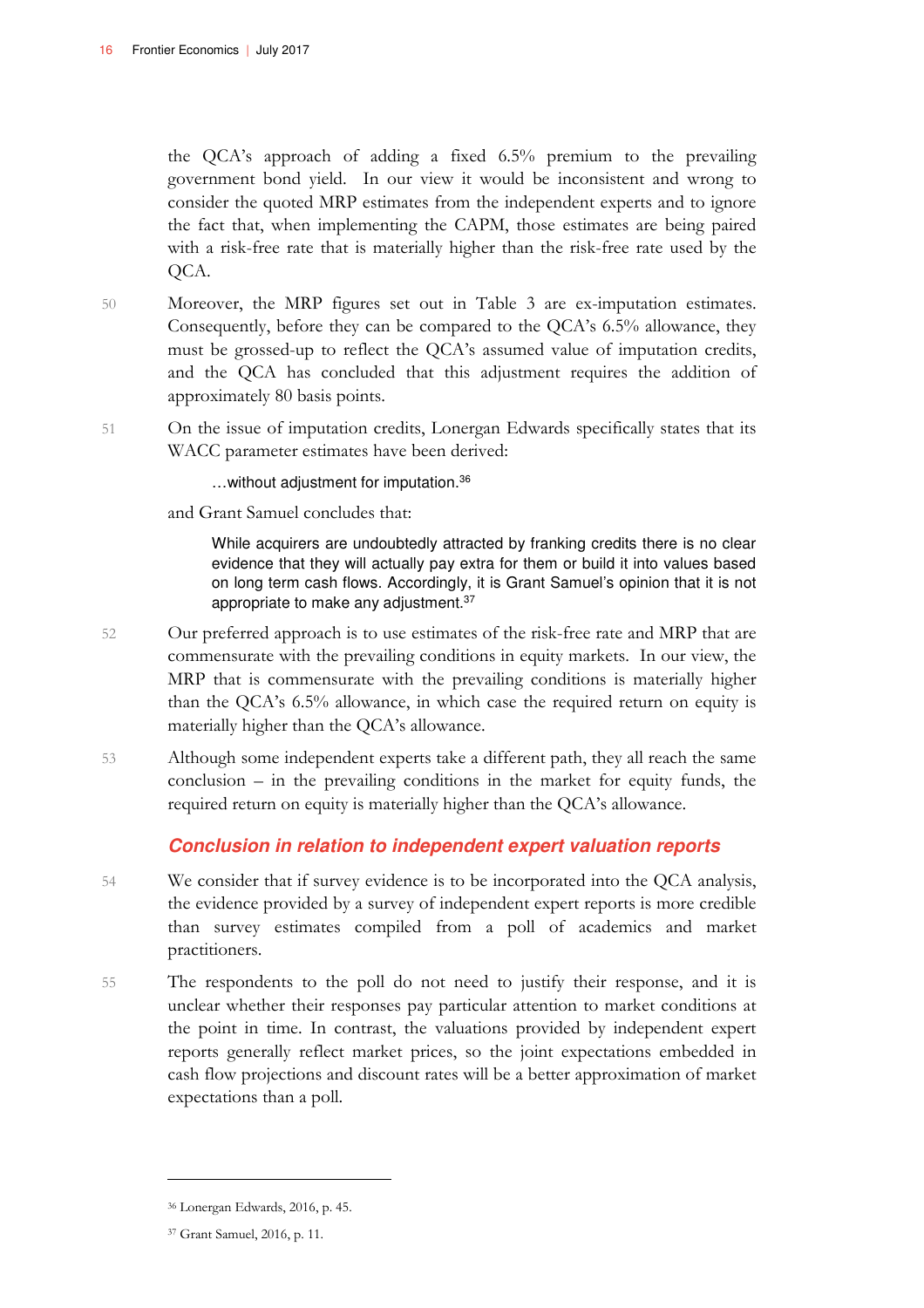56 The new evidence set out above demonstrates that independent experts are currently using market returns that are (on average) 7.9% higher than the prevailing government bond yield. These estimates expressly do not reflect any assumed benefit of imputation credits. Adding the QCA's imputation credit adjustment of 80 basis points results in an MRP estimate of 8.7%. This is a material increase to the MRP relative to previous QCA decisions.

### **4.3.4 Conclusion in relation to updated evidence**

- 57 Frontier Economics (2016) demonstrated that the QCA's Cornell and Wright estimates of the MRP had risen materially since the Market Parameters Decision in 2014 when the QCA adopted an MRP of 6.5%.
- 58 As set out above, the Survey and Independent Expert estimates of the MRP have also risen materially since 2014, and even since more recent QCA decisions.
- 59 The only remaining estimation approaches are the Ibbotson and Siegel approaches, which are based on very long-term historical averages, and so are incapable of changing materially over time.
- 60 Thus, all the QCA's methods which are capable of changing to reflect the prevailing market conditions now indicate a materially higher MRP since the QCA first adopted the 6.5% figure, as summarised in Figure 1 below.



#### Figure 1: Evolution of QCA MRP evidence

*Source: QCA determinations, updated estimates.* 

61 We are of the view that the current evidence supports a market risk premium above 6.5%. Although we accept the QCA's fixed MRP of 6.5% in the current determination, we encourage the QCA to reconsider its approach to setting the MRP allowance in future determinations.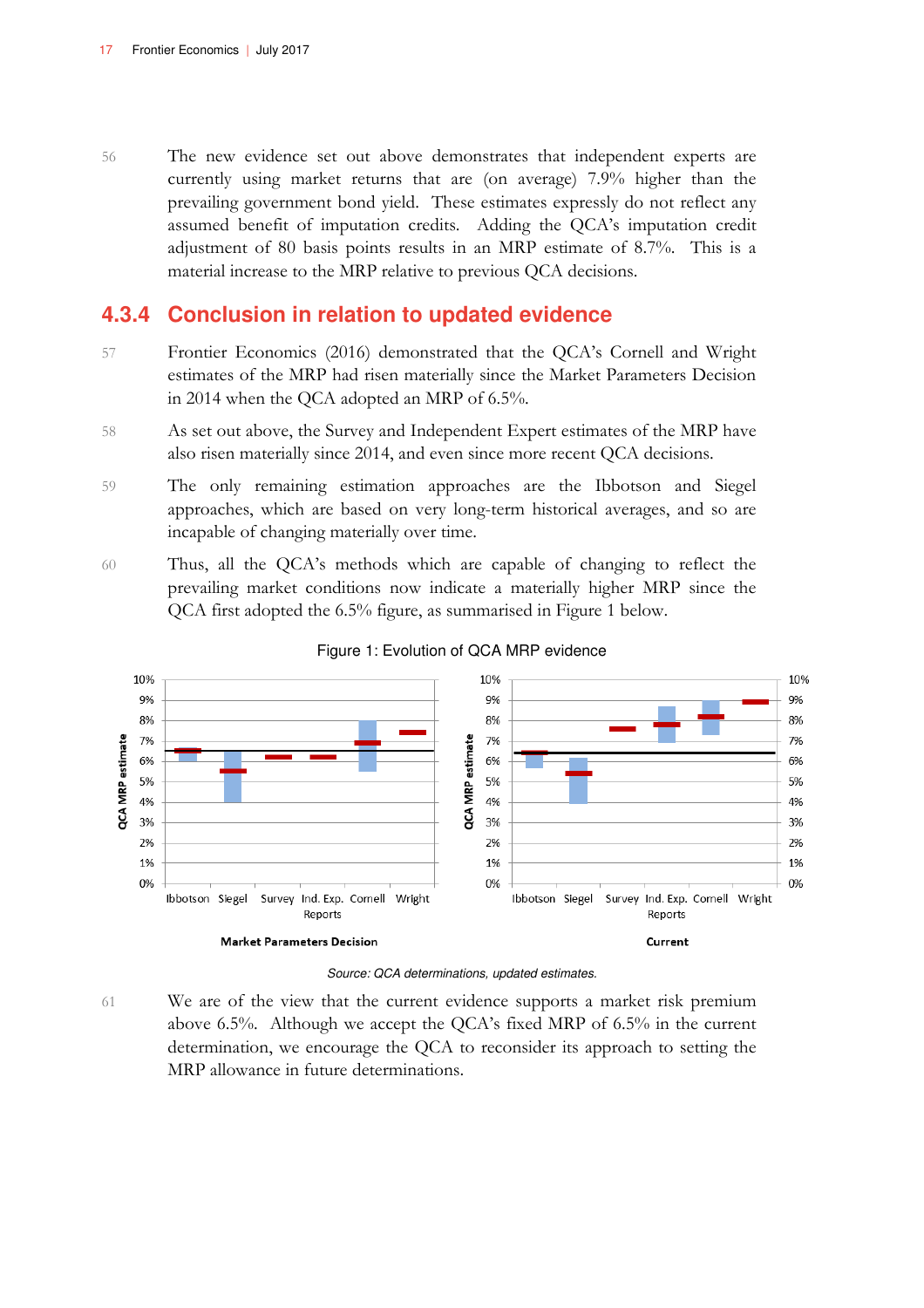Frontier Economics Pty Ltd in Australia is a member of the Frontier Economics network, and consists of companies based in Australia (Melbourne, Sydney & Brisbane) and Singapore. Our sister company, Frontier Economics Ltd, operates in Europe (Brussels, Cologne, Dublin, London & Madrid). The companies are independently owned, and legal commitments entered into by any one company do not impose any obligations on other companies in the network. All views expressed in this document are the views of Frontier Economics Pty Ltd.

#### Disclaimer

None of Frontier Economics Pty Ltd (including the directors and employees) make any representation or warranty as to the accuracy or completeness of this report. Nor shall they have any liability (whether arising from negligence or otherwise) for any representations (express or implied) or information contained in, or for any omissions from, the report or any written or oral communications transmitted in the course of the project.